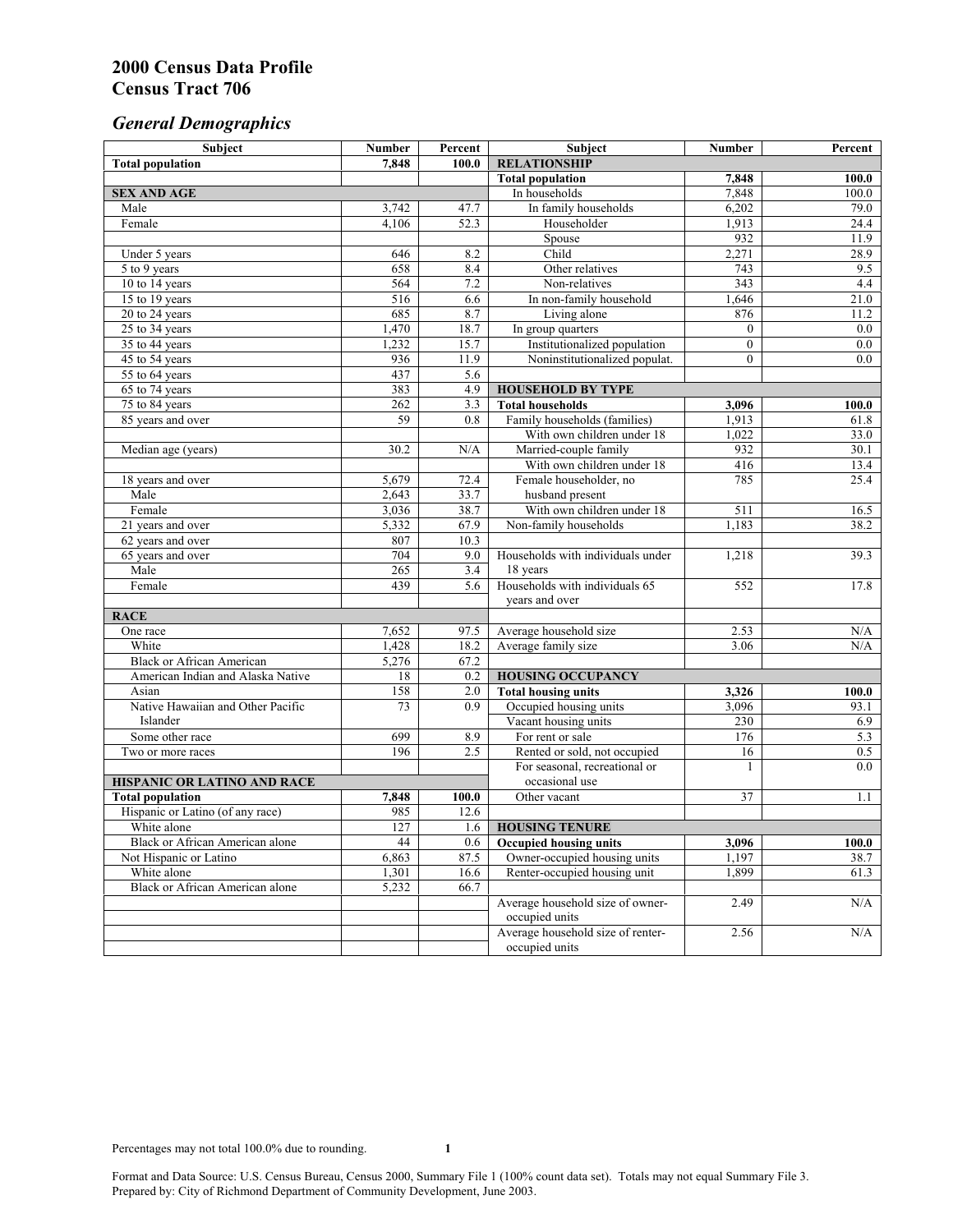### *Social Characteristics*

| <b>Subject</b>                              | <b>Number</b> | Percent | <b>Subject</b>                         | <b>Number</b>    | Percent |  |
|---------------------------------------------|---------------|---------|----------------------------------------|------------------|---------|--|
| <b>SCHOOL ENROLLMENT</b>                    |               |         | <b>RESIDENCE IN 1995</b>               |                  |         |  |
| Population 3 years and over enrolled in     | 2,029         | 100.0   | Population 5 years and over            | 7,206            | 100.0   |  |
| school                                      |               |         | Same house in 1995                     | 3,350            | 46.5    |  |
| Nursery school, preschool                   | 182           | 9.0     | Different house in the U.S. in         | 3.647            | 50.6    |  |
| Kindergarten                                | 135           | 6.7     | 1995                                   |                  |         |  |
| Elementary school (grades 1-8)              | 1,026         | 50.6    | Same county                            | 2,078            | 28.8    |  |
| High school (grades 9-12)                   | 388           | 19.1    | Different county                       | 1,569            | 21.8    |  |
| College or graduate school                  | 298           | 14.7    | Same state                             | 586              | 8.1     |  |
|                                             |               |         | Different state                        | 983              | 13.6    |  |
| <b>EDUCATIONAL ATTAINMENT</b>               |               |         | Elsewhere in 1995                      | 209              | 2.9     |  |
| Population 25 years and over                | 4,786         | 100.0   |                                        |                  |         |  |
| Less than 9 <sup>th</sup> grade             | 532           | 11.1    | NATIVITY AND PLACE OF BIRTH            |                  |         |  |
| $9th$ to $12th$ grade, no diploma           | 898           | 18.8    | <b>Total population</b>                | 7,848            | 100.0   |  |
| High school graduate (includes equivalency) | 1.692         | 35.4    | Native                                 | 6.972            | 88.8    |  |
| Some college, no degree                     | 1,028         | 21.5    | <b>Born</b> in United States           | 6,947            | 88.5    |  |
| Associate degree                            | 196           | 4.1     | State of residence                     | 4,735            | 60.3    |  |
| Bachelor's degree                           | 334           | 7.0     | Different state                        | 2,212            | 28.2    |  |
| Graduate or professional degree             | 106           | 2.2     | Born outside United States             | 25               | 0.3     |  |
| Percent high school graduate or higher      | 70.1%         | N/A     | Foreign born                           | 876              | 11.2    |  |
| Percent bachelor's degree or higher         | 9.2%          | N/A     | Entered 1990 to March 2000             | 482              | 6.1     |  |
|                                             |               |         | Naturalized citizen                    | $\overline{247}$ | 3.1     |  |
| <b>MARITAL STATUS</b>                       | Not a citizen | 629     | 8.0                                    |                  |         |  |
| Population 15 years and over                | 5,964         | 100.0   |                                        |                  |         |  |
| Never married                               | 2,333         | 39.1    | <b>REGION OF BIRTH OF FOREIGN BORN</b> |                  |         |  |
| Now married, not including separated        | 2.040         | 34.2    | Total (excluding born at sea)          | 876              | 100.0   |  |
| Separated                                   | 373           | 6.3     | Europe                                 | $\theta$         | 0.0     |  |
| Widowed                                     | 437           | 7.3     | Asia                                   | 173              | 19.7    |  |
| Female                                      | 342           | 5.7     | Africa                                 | 13               | 1.5     |  |
| Divorced                                    | 781           | 13.1    | Oceania                                | $\theta$         | 0.0     |  |
| Female                                      | 441           | 7.4     | Latin America                          | 690              | 78.8    |  |
|                                             |               |         | Northern America                       | $\theta$         | 0.0     |  |
| <b>GRANDPARENTS AS CAREGIVERS</b>           |               |         |                                        |                  |         |  |
| Grandparent living in household with<br>273 |               | 100.0   | <b>LANGUAGE SPOKEN AT HOME</b>         |                  |         |  |
| one or more own grandchildren under 18      |               |         | Population 5 years and over            | 7,206            | 100.0   |  |
| years                                       |               |         | English only                           | 6,042            | 83.8    |  |
| Grandparent responsible for grandchildren   | 147           | 53.8    | Language other than English            | 1.164            | 16.2    |  |
|                                             |               |         | Speak English less than                | 770              | 10.7    |  |
| <b>VETERAN STATUS</b>                       |               |         | "very well"                            |                  |         |  |
| Civilian population 18 years and over       | 5,639         | 100.0   | Spanish                                | 894              | 12.4    |  |
| Civilian veterans                           | 676           | 12.0    | Speak English less than                | 614              | 8.5     |  |
|                                             |               |         | "very well"                            |                  |         |  |
| <b>DISABILITY STATUS OF THE CIVILIAN</b>    |               |         | Other Indo-European                    | 38               | 0.5     |  |
| NONINSTITUTIONALIZED POPULATION             |               |         | languages                              |                  |         |  |
| Population 5 to 20 years                    | 1,865         | 100.0   | Speak English less than                | 18               | 0.2     |  |
| With a disability                           | 277           | 14.9    | "very well"                            |                  |         |  |
| Population 21 to 64 years                   | 4.507         | 100.0   | Asian and Pacific Island               | 145              | 2.0     |  |
| With a disability                           | 1,346         | 29.9    | languages                              |                  |         |  |
| Percent employed                            | 70.2%         | N/A     | Speak English less than                | 121              | 1.7     |  |
| No disability                               | 3,161         | 70.1    | "very well"                            |                  |         |  |
| Percent employed                            | 70.3%         | N/A     | Other Languages                        | 87               | 1.2     |  |
| Population 65 years and over                | 799           | 100.0   | Speak English less than                | 17               | 0.2     |  |
| With a disability                           | 496           | 62.1    | "very well"                            |                  |         |  |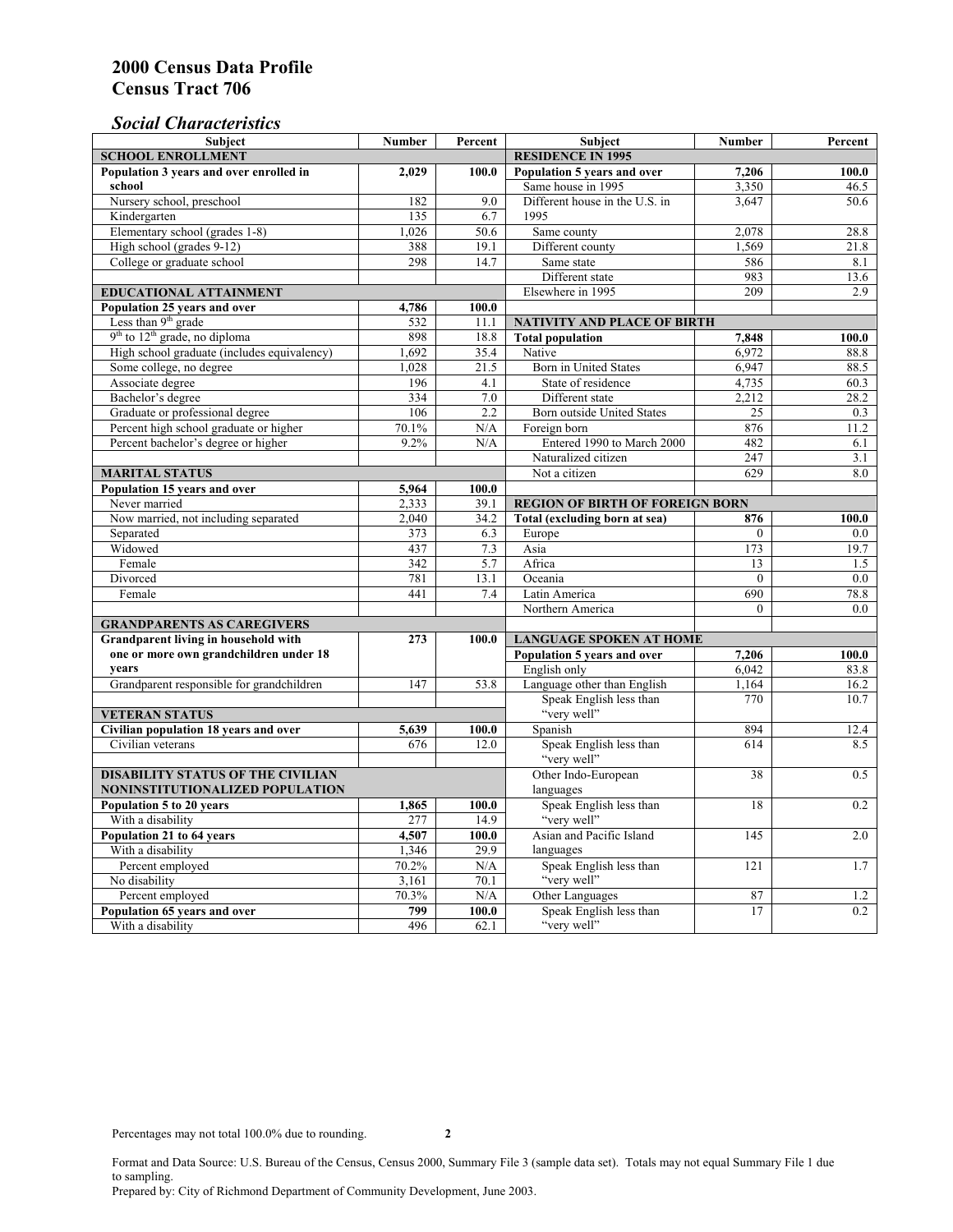#### *Economic Characteristics*

| <b>Subject</b>                                                     | Number          | Percent | Subject                              | Number           | Percent |
|--------------------------------------------------------------------|-----------------|---------|--------------------------------------|------------------|---------|
| <b>EMPLOYMENT STATUS</b>                                           |                 |         | <b>INCOME IN 1999</b>                |                  |         |
| Population 16 years and over                                       | 5,869           | 100.0   | <b>Households</b>                    | 3,096            | 100.0   |
| In labor force                                                     | 3,661           | 62.4    | Less than \$10,000                   | 451              | 14.6    |
| Civilian labor force                                               | 3,626           | 61.8    | \$10,000 to \$14,999                 | 166              | 5.4     |
| Employed                                                           | 3,430           | 58.4    | \$15,000 to \$24,999                 | 678              | 21.9    |
| Unemployed                                                         | 196             | 3.3     | \$25,000 to \$34,999                 | 557              | 18.0    |
| Percent of civilian labor force                                    | 5.4%            | N/A     | \$35,000 to \$49,999                 | 609              | 19.7    |
| Armed Forces                                                       | $\overline{35}$ | 0.6     | \$50,000 to \$74,999                 | 421              | 13.6    |
| Not in labor force                                                 | 2,208           | 37.6    | \$75,000 to \$99,999                 | 166              | 5.4     |
| Females 16 years and over                                          | 3,101           | 100.0   | \$100,000 to \$149,999               | 21               | $0.7\,$ |
| In labor force                                                     | 1,726           | 55.7    | \$150,000 to \$199,999               | $\overline{0}$   | 0.0     |
| Civilian labor force                                               | 1,726           | 55.7    | \$200,000 or more                    | $\overline{27}$  | 0.9     |
| Employed                                                           | 1,663           | 53.6    | Median household income (dollars)    | 28,919           | N/A     |
| Own children under 6 years                                         | 746             | 100.0   |                                      |                  |         |
| All parents in family in labor force                               | 446             | 59.8    | With earnings                        | 2,599            | 83.9    |
|                                                                    |                 |         | Mean earnings (dollars)              | 34,144           | N/A     |
| <b>COMMUTING TO WORK</b>                                           |                 |         | With Social Security income          | 670              | 21.6    |
| Workers 16 years and over                                          | 3,348           | 100.0   | Mean Social Security income          | 8,649            | N/A     |
| Car, truck, or van – drove alone                                   | 2,316           | 69.2    | (dollars)                            |                  |         |
| Car, truck, or van - carpooled                                     | 728             | 21.7    | With Supplemental Security income    | 91               | 2.9     |
| Public transportation (including taxicab)                          | 185             | 5.5     | Mean Supplemental Security           | 6,863            | N/A     |
| Walked                                                             | 22              | 0.7     | income (dollars)                     |                  |         |
| Other means                                                        | $\overline{53}$ | 1.6     | With public assistance income        | 179              | 5.8     |
| Worked at home                                                     | 44              | 1.3     | Mean public assistance income        | 3,788            | N/A     |
| Mean travel time to work (minutes)                                 | 24.8            | N/A     | (dollars)                            |                  |         |
|                                                                    |                 |         | With retirement income (dollars)     | 343              | 11.1    |
| Employed civilian population 16 years and over                     | 3,430           | 100.0   | Mean retirement income (dollars)     | 14,548           | N/A     |
| <b>OCCUPATION</b>                                                  |                 |         |                                      |                  |         |
| Management, professional, and related occupations                  | 578             | 16.9    | <b>Families</b>                      | 1,940            | 100.0   |
| Service occupations                                                | 677             | 19.7    | Less than \$10,000                   | 236              | 12.2    |
| Sales and office occupations                                       | 1,025           | 29.9    | \$10,000 to \$14,999                 | 160              | 8.2     |
| Farming, fishing, and forestry occupations                         | 18              | 0.5     | \$15,000 to \$24,999                 | $\overline{401}$ | 20.7    |
| Construction, extraction, and maintenance                          | 425             | 12.4    | \$25,000 to \$34,999                 | 349              | 18.0    |
| occupations                                                        |                 |         | \$35,000 to \$49,999                 | $\overline{315}$ | 16.2    |
| Production, transportation, and material moving                    | 707             | 20.6    | \$50,000 to \$74,999                 | 323              | 16.6    |
| occupations                                                        |                 |         | \$75,000 to \$99,999                 | 135              | 7.0     |
|                                                                    |                 |         | \$100,000 to \$149,999               | 10               | 0.5     |
|                                                                    |                 |         | \$150,000 to \$199,999               | $\mathbf{0}$     | 0.0     |
| <b>INDUSTRY</b><br>Agriculture, forestry, fishing and hunting, and | 11              | 0.3     | \$200,000 or more                    | 11               | 0.6     |
| mining                                                             |                 |         | Median family income (dollars)       | 29,116           | N/A     |
| Construction                                                       | 313             | 9.1     |                                      |                  |         |
| Manufacturing                                                      | 509             |         |                                      |                  | N/A     |
|                                                                    |                 | 14.8    | Per capita income (dollars)          | 15,585           |         |
| Wholesale trade                                                    | 134             | 3.9     | <b>Median earnings (dollars)</b>     |                  |         |
| Retail trade                                                       | 434             | 12.7    | Male full-time, year-round workers   | 24,817           | N/A     |
| Transportation and warehousing, and utilities                      | 206             | 6.0     | Female full-time, year-round workers | 20,285           | N/A     |
| Information                                                        | 43              | 1.3     |                                      | Number           | Percent |
| Finance, insurance, real estate, and rental and                    | 226             | 6.6     |                                      | below            | below   |
| leasing                                                            |                 |         |                                      | poverty          | poverty |
| Professional, scientific, management,                              | 242             | 7.1     | Subject                              | level            | level   |
| administrative, and waste management services                      |                 |         | <b>POVERTY STATUS IN 1999</b>        |                  |         |
| Educational, health and social services                            | 561             | 16.4    | <b>Families</b>                      | 375              | 19.3    |
| Arts, entertainment, recreation, accommodation and                 | 291             | 8.5     | With related children under 18 years | 314              | 26.0    |
| food services                                                      |                 |         | With related children under 5 years  | 129              | 24.6    |
| Other services (except public administration)                      | 108             | 3.1     | Families with female householder, no | 212              | 25.8    |
| Public Administration                                              | 352             | 10.3    | husband present                      |                  |         |
|                                                                    |                 |         | With related children under 18 years | 204              | 32.6    |
| <b>CLASS OF WORKER</b>                                             |                 |         | With related children under 5 years  | 56               | 26.8    |
| Private wage and salary workers                                    | 2,666           | 77.7    | Individuals                          | 1,734            | 22.4    |
| Government workers                                                 | 676             | 19.7    | 18 years and over                    | 1,095            | 19.3    |
| Self-employed workers in own not incorporated                      | 78              | 2.3     | 65 years and over                    | 122              | 15.3    |
| business                                                           |                 |         | Related children under 18 years      | 627              | 30.7    |
| Unpaid family workers                                              | 10              | 0.3     | Related children 5 to 17 years       | 456              | 32.0    |
|                                                                    |                 |         | Unrelated individuals 15 years and   | 533              | 28.8    |
|                                                                    |                 |         | over                                 |                  |         |

Percentages may not total 100.0% due to rounding. **3** 

Format and Data Source: U.S. Bureau of the Census, Census 2000, Summary File 3 (sample data set). Totals may not equal Summary File 1 due to sampling.

Prepared by: City of Richmond Department of Community Development, June 2003.